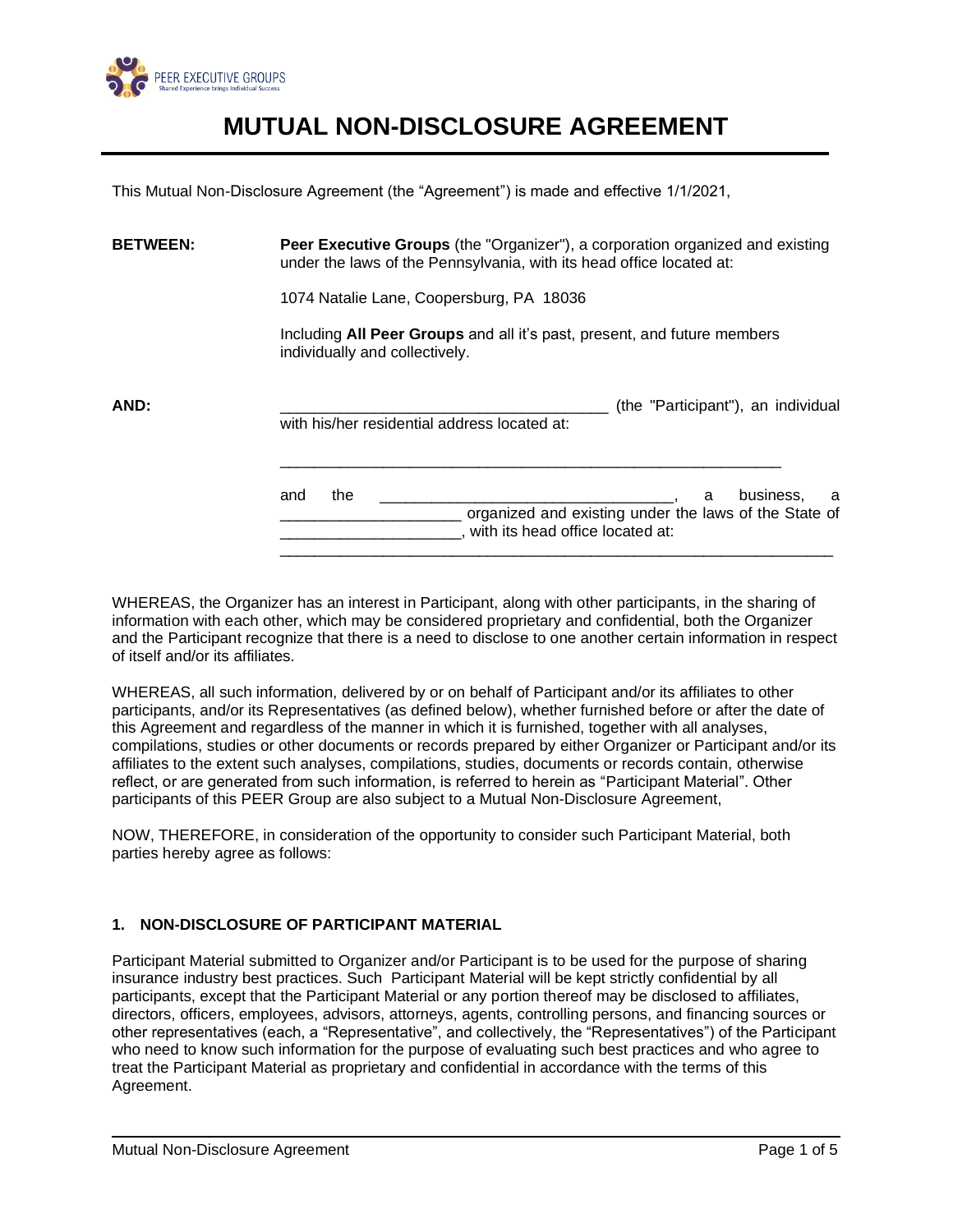

The term "Participant Material" does not include information which:

- a. Is or becomes generally available to the public other than as a result of the breach of the terms of this Agreement by the Participant and/or any of its Representatives;
- b. Is or has been independently acquired or developed by the Participant and/or any of its Representatives without violating any of the terms of this Agreement;
- c. Was within the Participants and/or any of its Representatives' possession prior to it being furnished to the Participant and/or any of its Representatives by or on behalf of the Organizer pursuant to the terms hereof; or
- d. Is received from a source other than the Organizer and/or any of its Representatives; provided that, in the case of (b) and (c) above, the source of such information was not known by the Participant to be bound by a confidentiality obligation to the Participant Party or any other party with respect to such information.

## **2. DISCLOSURE UNDER COURT ORDER OR SUBPOENA**

In the event that the Participant or any of its Representatives receives a request to disclose all or any part of the Participant Material under the terms of a subpoena or order issued by a court of competent jurisdiction or under a civil investigative demand or similar process, (i) the Participant Party agrees to promptly notify the Organizer of the existence, terms and circumstances surrounding such a request and (ii) if the Participant Party or its applicable Representative is in the opinion of its counsel compelled to disclose all or a portion of the Participant Material, the Participant Party or its applicable Representative may disclose that Participant Material that its counsel advises that it is compelled to disclose and will exercise reasonable efforts to obtain assurance that confidential treatment will be accorded to that Participant Material that is being so disclosed.

## **3. CONFIDENTIALITY OF THE TERMS OF THIS AGREEMENT**

Unless otherwise required by law, or unless otherwise provided in a final definitive agreement regarding the application and/or other information submitted for acceptance into the PEER Group, both parties and their respective Representatives will not, without the prior written consent of the other party, disclose to any person (other than Representatives of the parties hereto who need to know such information for the purpose of evaluating the application request for acceptance and agree to treat such information in accordance with the terms of this Agreement).

## **4. OWNERSHIP OF RIGHTS TO PARTICIPANT MATERIAL**

Nothing in this Agreement shall divest the Organizer of any of its right, title or interest in and to any Participant Material.

#### **5. DISCLAIMER**

The Organizer and/or other Participants will endeavor to provide accurate information to the group, but each acknowledges and agrees that neither the Participant nor any of its Representatives are making any representation or warranty as to the accuracy or completeness of any of the information furnished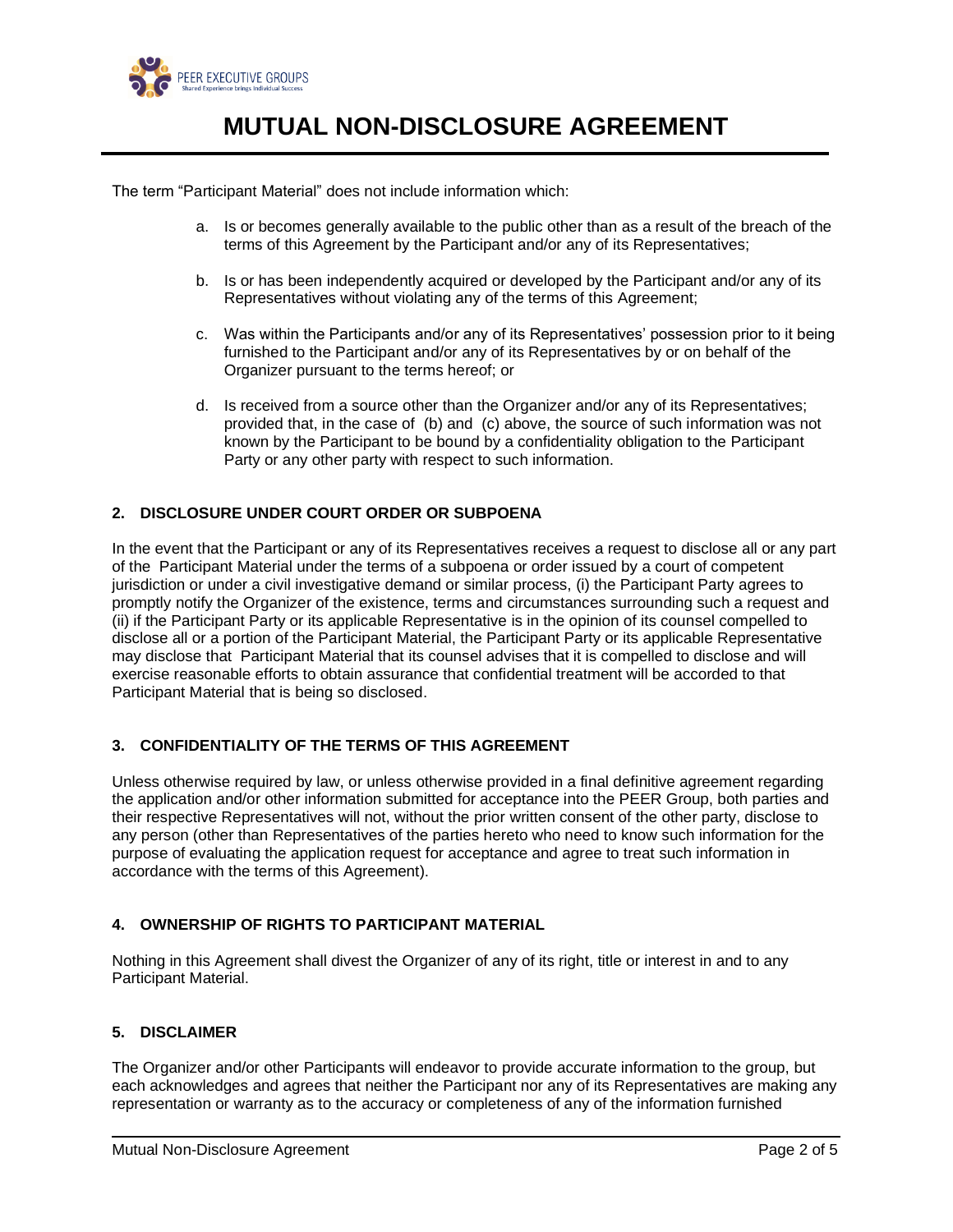

hereunder to the Organizer or any of its Representatives and each of the Participant and the Organizer further acknowledges and agrees that no party has any obligation to the other party or any of its Representatives to authorize or pursue with the other party the application for acceptance into the PEER Group. Each of the Participant and the Organizer may at any time terminate any discussions or negotiations regarding the application that may be taking place, and only those terms and conditions of the application, if any, which are made in a final definitive agreement, when, as and if executed, will have any legal effect.

## **6. INJUNCTIVE RELIEF**

Both parties agree that money damages may not be a sufficient remedy for any breach of the terms of this Agreement by the Applicant or any of its Representatives, and that, in addition to all other remedies at law or in equity to which the Organizer may be entitled, the Organizer may be entitled to specific performance and injunctive or other equitable relief as a remedy for any such breach.

## **7. NON-PARTICIPATION IN SECURITIES OF INVOLVED COMPANIES**

Both parties acknowledge that they are aware, and will advise each of their respective Representatives who is informed as to the matters which are the subject of this Agreement, that the United States securities laws prohibit persons who are in possession of material, non-public information concerning a company, which may include the matters which are the subject of this Agreement, from purchasing or selling securities of such company and from communicating such information to any other person under circumstances in which it is reasonably foreseeable that such person is likely to purchase and sell such securities, and each party agrees to comply fully with such laws.

## **8. PROTECTION WITHIN ATTORNEY-CLIENT PRIVILEGE**

To the extent that any Participant Material may include materials subject to the attorney-client privilege, work product doctrine or any other applicable privilege concerning pending or threatened legal proceedings or governmental investigations, each party hereto understands and agrees that both parties hereto and their respective Representatives have a commonality of interest with respect to such matters and it is the desire, intention and mutual understanding of both parties hereto that the sharing of such Participant Material is not intended to, and shall not, waive or diminish in any way the confidentiality of such Participant Material or its continued protection under the attorney-client privilege, work product doctrine or other applicable privilege. All Participant Material provided by either party hereto that is entitled to protection under the attorney-client privilege, work product doctrine or other applicable privilege shall remain entitled to such protection under those privileges, this Agreement, and under the joint defense doctrine.

## **9. NON-RESTRICTION OF INDEPENDENT WORK**

The terms of this Agreement shall not be construed to limit either the Organizer or the Participant, or any of their Representatives' right to independently develop or acquire products without use of the other party's Material. Further, the Organizer shall be free to use for any purpose the residuals resulting from access to or work with the Material, provided that the Participant shall not disclose the Participant Material except as expressly permitted pursuant to the terms of this Agreement. The term "residuals" means information in intangible form, which is retained in memory by persons who have had access to the Participant Material, including ideas, concepts, know-how or techniques contained therein. Neither the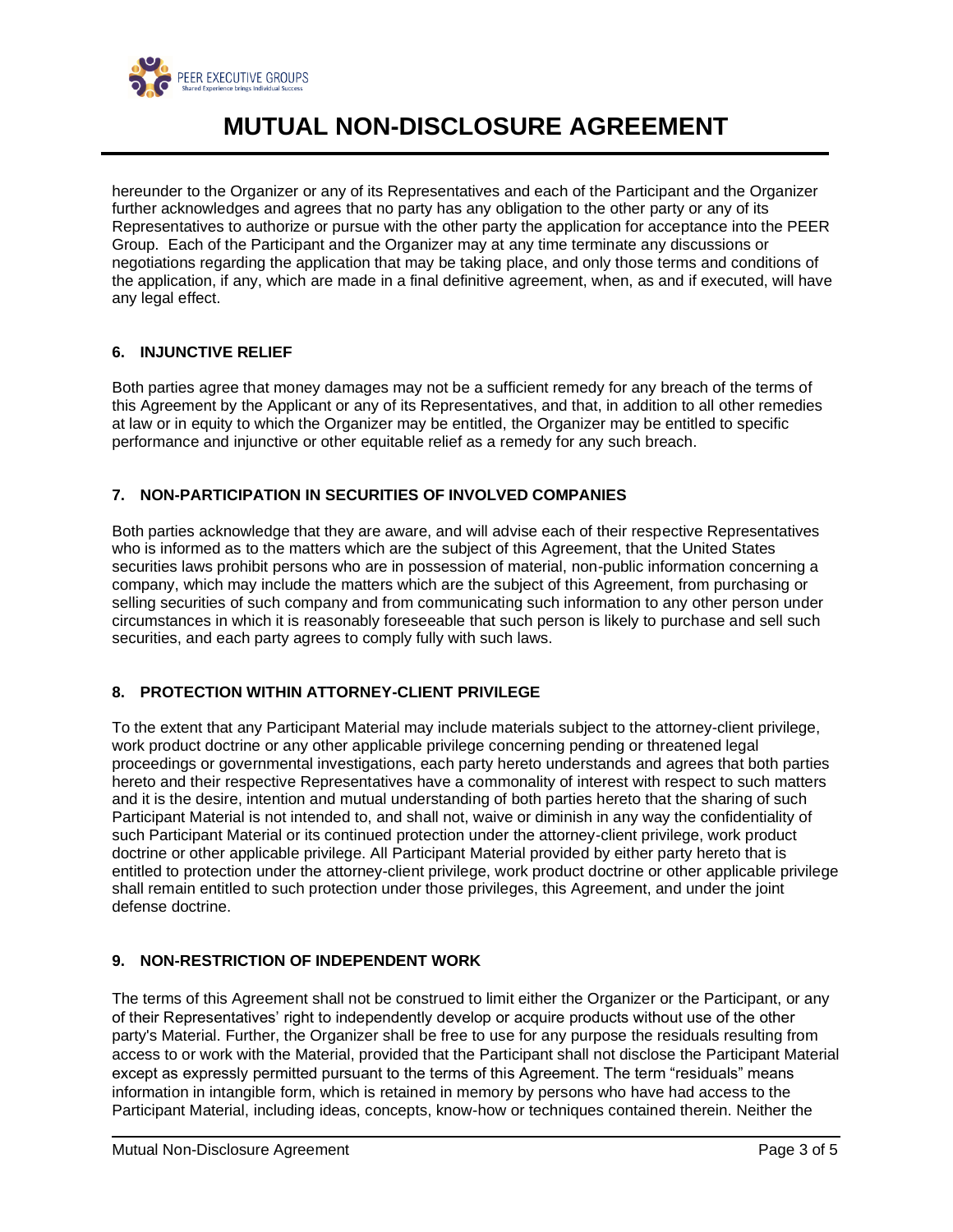

Participant nor any of its Representatives shall have any obligation to limit or restrict the assignment of such persons or to pay royalties for any work resulting from the use of residuals. However, this paragraph shall not be deemed to grant to the Participant a license under the Organizer's copyrights or patents.

However, both Organizer and Participant agree to not:

- a) induce, or assist others to induce, any person who is, has, or may, utilize the products or services of the Company to discontinue purchasing said products or services from, or to terminate their relationship with, the Company; or
- b) induce, or assist others to induce, any agent, employee, representative or other person associated with the Company to terminate their agency, employment, representation, or other relationship with the Company.

#### **10. NO LICENSE GRANTED**

Both parties recognize and agree that, on and after the date hereof, neither party will have the right to use the other party's service marks, trademarks, trade names, licenses, procedures, processes, labels, trade secrets or customer lists without explicit written consent.

#### **11. NON-ASSIGNMENT OF RIGHTS**

Neither party hereto shall assign in whole or in part its rights or obligations under this Agreement without the express written consent of the other party. This Agreement shall be binding upon and shall inure to the benefit of each of the party's successors and permitted assigns.

#### **12. SEVERABILITY**

If it is found in a final judgment by a court of competent jurisdiction (not subject to further appeal) that any term or provision hereof is invalid or unenforceable, (i) the remaining terms and provisions hereof shall be unimpaired and shall remain in full force and effect and (ii) the invalid or unenforceable provision or term shall be replaced by a term or provision that is valid and enforceable and that comes closest to expressing the intention of such invalid or unenforceable term or provision.

### **13. PRIOR UNDERSTANDINGS**

This Agreement embodies the entire agreement and understanding of the parties hereto and supersedes any and all prior agreements, arrangements and understandings relating to the matters provided for herein. No alteration, waiver, amendment, change or supplement hereto shall be binding or effective unless the same is set forth in writing signed by a duly authorized representative of each party.

#### **14. COPIES**

For the convenience of the parties, any number of counterparts of this Agreement may be executed by the parties hereto. Each such counterpart shall be, and shall be deemed to be, an original instrument, and all such counterparts taken together shall constitute one and the same agreement.